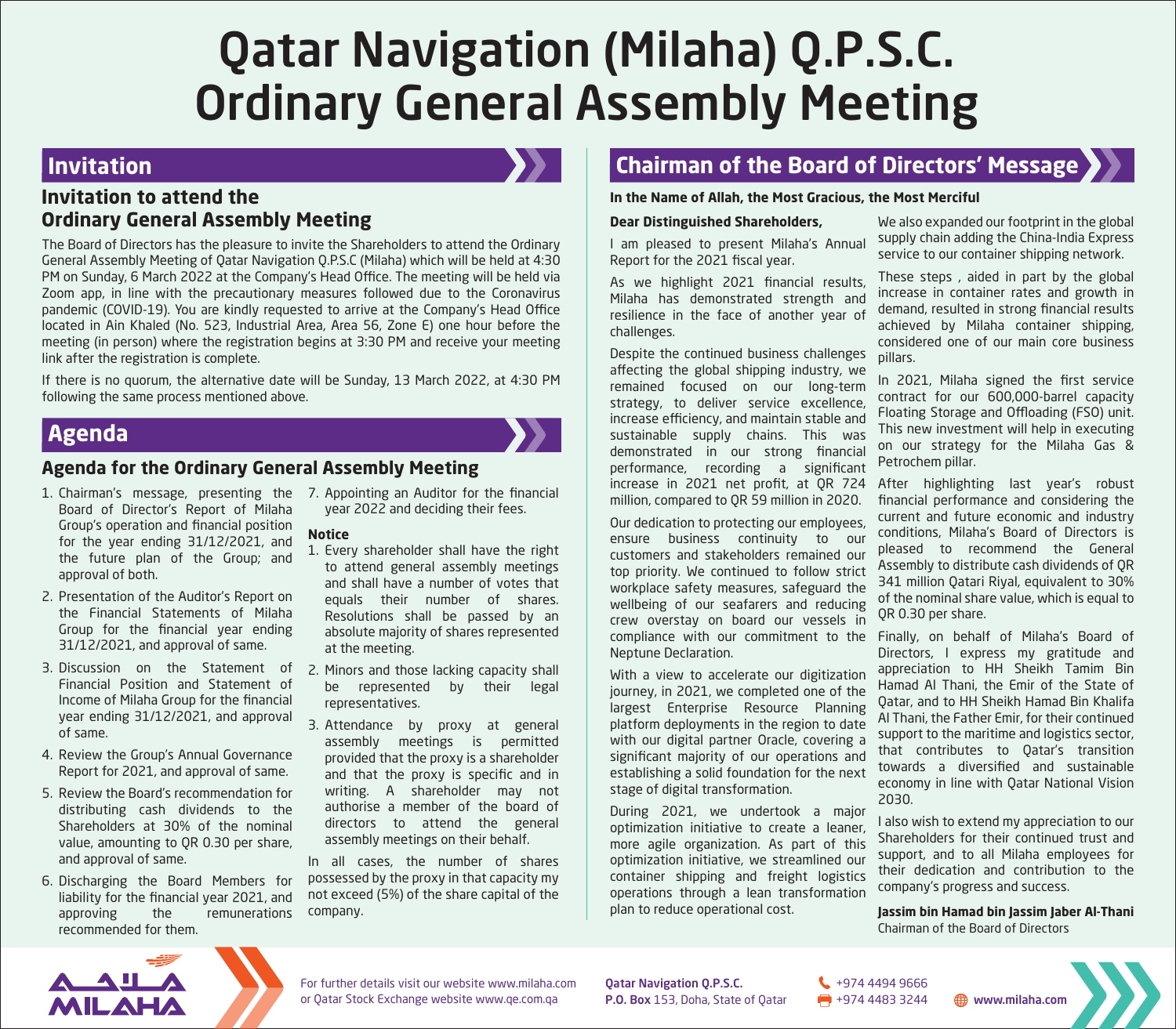#### **To the Shareholders of Qatar Navigation Q.P.S.C.**

|                                                                                                                                                                                                                                                                                                                                      | 2021<br><b>OR'000</b>                                                          | 2020<br><b>QR'000</b>                                                                |
|--------------------------------------------------------------------------------------------------------------------------------------------------------------------------------------------------------------------------------------------------------------------------------------------------------------------------------------|--------------------------------------------------------------------------------|--------------------------------------------------------------------------------------|
| Operating revenues                                                                                                                                                                                                                                                                                                                   | 2,783,873                                                                      | 2,267,329                                                                            |
| Salaries, wages and other benefits<br>Operating supplies and expenses<br>Rent expenses<br>Depreciation and amortization<br>Provision for impairment of trade and other receivables<br>Other operating expenses                                                                                                                       | (603, 459)<br>(1,328,194)<br>(6, 754)<br>(367, 684)<br>(10, 486)<br>(214, 333) | (580, 744)<br>(840,329)<br>(5, 147)<br>(366, 879)<br>(26, 127)<br>(169, 324)         |
| <b>OPERATING PROFIT BEFORE IMPAIRMENTS</b>                                                                                                                                                                                                                                                                                           | 252,963                                                                        | 278,779                                                                              |
| Impairment on property, vessels and intangible assets<br>Finance cost<br>Finance income<br>Net gain on disposal of investment property<br>Net (loss) gain on disposal of property, vessels and equipment<br>Share of results of joint ventures<br>Share of results of associates<br>Net gain (loss) on foreign exchange transactions | (147, 627)<br>(72, 689)<br>15,130<br>(4,703)<br>204,910<br>475,988<br>6,104    | (741, 420)<br>(83,839)<br>20,746<br>73,646<br>13,796<br>85,422<br>418,323<br>(1,274) |
| <b>PROFIT BEFORE TAX</b><br>Tax expense                                                                                                                                                                                                                                                                                              | 730,076<br>(3,503)                                                             | 64,179<br>(4,957)                                                                    |
| <b>PROFIT FOR THE YEAR</b>                                                                                                                                                                                                                                                                                                           | 726,573                                                                        | 59,222                                                                               |
| <b>Attributable to:</b><br>Equity holders of the Parent<br>Non-controlling interests                                                                                                                                                                                                                                                 | 724,154<br>2,419<br>726,573                                                    | 59,106<br>116<br>59,222                                                              |
| <b>BASIC AND DILUTED EARNINGS PER SHARE</b><br>(attributable to equity holders of the Parent<br>expressed in QR per share)                                                                                                                                                                                                           | 0.64                                                                           | 0.05                                                                                 |



#### **Report on the Audit of the Consolidated Financial Statements**

#### Our opinion

In our opinion, the consolidated financial statements of Qatar Navigation Q.P.S.C. (the "Company") and its subsidiaries (together the "Group") present fairly, in all material respects, the consolidated financial position of the Group as at 31 December 2021 and its consolidated financial performance and its consolidated cash flows for the year then ended in accordance with International Financial Reporting Standards ("IFRS").

#### **Our audit approach Overview**

#### What we have audited

The Group's consolidated financial statements comprise:

- the consolidated income statement for the year ended 31 December 2021;
- the consolidated statement of comprehensive income for the year ended 31 December 2021;
- the consolidated statement of financial position as at 31 December 2021;
- the consolidated statement of cash flows for the year ended 31 December 2021;
- the consolidated statement of changes in equity for the year ended 31 December 2021; and
- the notes to the consolidated financial statements, which include significant accounting policies and other explanatory information.

#### Basis for opinion

We conducted our audit in accordance with International Standards on Auditing (ISAs). Our responsibilities under those standards are further described in the Auditor's responsibilities for the audit of the consolidated financial statements section of our report.

We believe that the audit evidence we have obtained is sufficient and appropriate to provide a basis for our opinion.

#### Independence

We are independent of the Group in accordance with the International Code of Ethics for Professional Accountants (including International Independence Standards) issued by the International Ethics Standards Board for Accountants (IESBA Code) and the ethical requirements that are relevant to our audit of the consolidated financial statements in the State of Qatar. We have fulfilled our other ethical responsibilities in accordance with these requirements and the IESBA Code.

As part of designing our audit, we determined materiality and assessed the risks of material misstatement in the consolidated financial statements. In particular, we considered where management made subjective judgements; for example, in respect of significant accounting estimates that involved making assumptions and considering future events that are inherently uncertain. As in all of our audits, we also addressed the risk of management override of internal controls, including among other matters consideration of whether there was evidence of bias that represented a risk of material misstatement due to fraud.

We tailored the scope of our audit in order to perform sufficient work to enable us to provide an opinion on the consolidated financial statements as a whole, taking into account the structure of the Group, the accounting processes and controls, and the industry in which the Group operates.

#### Key audit matter

Key audit matters are those matters that, in our professional judgment, were of most significance in our audit of the consolidated financial statements of the current year. These matters were addressed in the context of our audit of the consolidated financial statements as a whole, and in forming our opinion thereon, and we do not provide a separate opinion on these matters.

#### **Key audit matter How our audit addressed the key audit matter**

In addressing the risks, we performed the following procedures:

- We examined the methodology used by management to assess the carrying amount of property, vessels and equipment assigned to CGUs, and the process for identifying CGUs that required impairment testing to determine compliance with IFRS.
- We performed detailed testing for the assets where indicators of impairment were identified. For those assets, we reviewed management's testing of the fair values less costs to sell or the values in use, including analysing the reasonableness of key assumptions in relation to the ongoing operation of the assets.
- We corroborated management's estimates of future cash flows and challenged whether these are appropriate in respect of key assumptions, such as contractual rates, growth rates and terminal value.
- We used our internal valuation specialists to independently challenge the discount rates. In calculating the discount rates, the key inputs used were independently sourced from market

data, and we assessed the methodology applied.

- We verified the valuation reports from external valuers appointed by management to assess its reasonableness to support the value of the asset.
- Further, we tested the mathematical accuracy of the relevant fair values less cost to sell and value in use models prepared by management.
- We ensured the sufficiency of the disclosures related to the impairment of property, vessels and equipment in the consolidated financial statements.

Impairment of property, vessels and equipment represent the management's best estimate of the losses arising from the decline in value.

The most significant risks in relation to management's assessment of the recoverability of the carrying amount of property, vessels and equipment relate to the identification of Cash Generating Units (CGUs) with indicators of impairment and, where relevant, the estimate of the fair values less costs to sell and the values in use, including determination of key assumptions.

Bearing in mind the generally long-lived nature of the assets, the most critical assumptions in estimating the future cash flows are management's long-term outlook for contractual rates, utilization of vessels, growth rates and terminal value as well as determining the discount rates.

We focused on this area, as the carrying amounts are significant and because management is required to exercise considerable judgement due to the inherent complexity pertaining to the underlying assumptions used in estimating the fair values less costs to sell or the values in use, as disclosed in Note 7 and 38 to the consolidated

financial statements.

#### Responsibilities of management and those charged with governance for the consolidated financial statements

Management is responsible for the preparation and fair presentation of the consolidated financial statements in accordance with IFRS and with the requirements of the Qatar Commercial Companies Law number 11 of 2015, as amended by Law number 8 of 2021, and for such internal control as management determines is necessary to enable the preparation of consolidated financial statements that are free from material misstatement, whether due to fraud or error.

In preparing the consolidated financial statements, management is responsible for assessing the Group's ability to continue as a going concern, disclosing, as applicable, matters related to going concern and using the going concern basis of accounting unless management either intends to liquidate the Group or to cease operations, or has no realistic alternative but to do so.

Those charged with governance are responsible for overseeing the Group's financial reporting process.

Other information

The Directors are responsible for the other information. The other information comprises the Annual Report (but does not include the consolidated financial statements and our auditor's report thereon), which we obtained prior to the date of this auditor's report.

Our opinion on the consolidated financial statements does not cover the other information and we do not and will not express any form of assurance conclusion thereon. In connection with our audit of the consolidated financial statements, our responsibility is to read the other information identified above and, in doing so, consider whether the other information is materially inconsistent with the consolidated financial statements or our knowledge obtained in the audit, or otherwise appears to be materially misstated.

If, based on the work we have performed, on the other information that we obtained prior to the date of this auditor's report, we conclude that there is a material misstatement of this other information, we are required to report that fact. We have nothing to report in this regard.

#### Auditor's responsibilities for the audit of the consolidated financial statements

Our objectives are to obtain reasonable assurance about whether the consolidated financial statements as a whole are free from material misstatement, whether due to fraud or error, and to issue an auditor's report that includes our opinion. Reasonable assurance is a high level of assurance, but is not a guarantee that an audit conducted in accordance with ISAs will always detect a material misstatement when it exists. Misstatements can arise from fraud or error and are considered material if, individually or in the aggregate, they could reasonably be expected to influence the economic decisions of users taken on the basis of these consolidated financial statements.

As part of an audit in accordance with ISAs, we exercise professional judgment and maintain professional scepticism throughout the audit. We also:

- Identify and assess the risks of material misstatement of the consolidated financial statements, whether due to fraud or error, design and perform audit procedures responsive to those risks, and obtain audit evidence that is sufficient and appropriate to provide a basis for our opinion. The risk of not detecting a material misstatement resulting from fraud is higher than for one resulting from error, as fraud may involve collusion, forgery, intentional omissions, misrepresentations, or the override of internal control.
- Obtain an understanding of internal control relevant to the audit in order to design audit procedures that are appropriate in the circumstances, but not for the purpose of expressing an opinion on the effectiveness of the Group's internal control.
- Evaluate the appropriateness of accounting policies used and the reasonableness of accounting estimates and related disclosures made by management.
- Conclude on the appropriateness of management's use of the going concern basis of accounting and, based on the audit evidence obtained, whether a material uncertainty exists related to events or conditions that may cast significant doubt on the Group's ability to continue as a going concern. If we conclude that a material uncertainty exists, we are required to draw attention in our auditor's report to the related disclosures in the consolidated financial statements or, if such disclosures are inadequate, to modify our opinion. Our conclusions are based on the audit evidence obtained up to the date of our auditor's report. However, future events or conditions may cause the Group to cease to continue as a going concern.
- Evaluate the overall presentation, structure and content of the consolidated financial statements, including the disclosures, and whether the consolidated financial statements represent the underlying transactions and events in a manner that achieves fair presentation.
- Obtain sufficient appropriate audit evidence regarding the financial information of the entities or business activities within the Group to express an opinion on the consolidated financial statements. We are responsible for

the direction, supervision and performance of the group audit. We remain solely responsible for our audit opinion.

We communicate with those charged with governance regarding, among other matters, the planned scope and timing of the audit and significant audit findings, including any significant deficiencies in internal control that we identify during our audit.

We also provide those charged with governance with a statement that we have complied with relevant ethical requirements regarding independence, and to communicate with them all relationships and other matters that may reasonably be thought to bear on our independence, and where applicable, related safeguards.

From the matters communicated with those charged with governance, we determine those matters that were of most significance in the audit of the consolidated financial statements of the current period and are therefore the key audit matters. We describe these matters in our auditor's report unless law or regulation precludes public disclosure about the matter or when, in extremely rare circumstances, we determine that a matter should not be communicated in our report because the adverse consequences of doing so would reasonably be expected to outweigh the public interest benefits of such communication.

#### **REPORT ON OTHER LEGAL AND REGULATORY REQUIREMENTS**

Further, as required by the Qatar Commercial Companies Law number 11 of 2015, as amended by Law number 8 of 2021, we report that:

- We have obtained all the information we considered necessary for the purpose of our audit;
- The Company has carried out a physical verification of inventories at the year-end in accordance with observed principles;
- The Company has maintained proper books of account and the consolidated financial statements are in agreement therewith;
- The financial information included in the Annual Report is in agreement with the books and records of the Company; and
- Nothing has come to our attention, which causes us to believe that the Company has breached any of the provisions of the Qatar Commercial Companies Law number 11 of 2015, as amended by Law number 8 of 2021, or of its Articles of Association, which would materially affect the reported results of its operations or its consolidated financial position as at 31 December 2021.

For and on behalf of PricewaterhouseCoopers – Qatar Branch Qatar Financial Market Authority registration number 120155

Waleed Tahtamouni Auditor's registration number 370 Doha, State of Qatar 9 February 2022

## Consolidated Financial Statements of Qatar Navigation (Milaha) Q.P.S.C. 31 December 2021

## **Independent Auditor's Report**

## **Consolidated Income Statement**

For the year ended 31 December 2021

#### Impairment of property, vessels and equipment

For further details visit our website www.milaha.com or Qatar Stock Exchange website www.qe.com.qa

Qatar Navigation Q.P.S.C. P.O. Box 153, Doha, State of Qatar  $\leftarrow$  +974 4494 9666  $\rightarrow$  +974 4483 3244  $\quad$  www.milaha.com